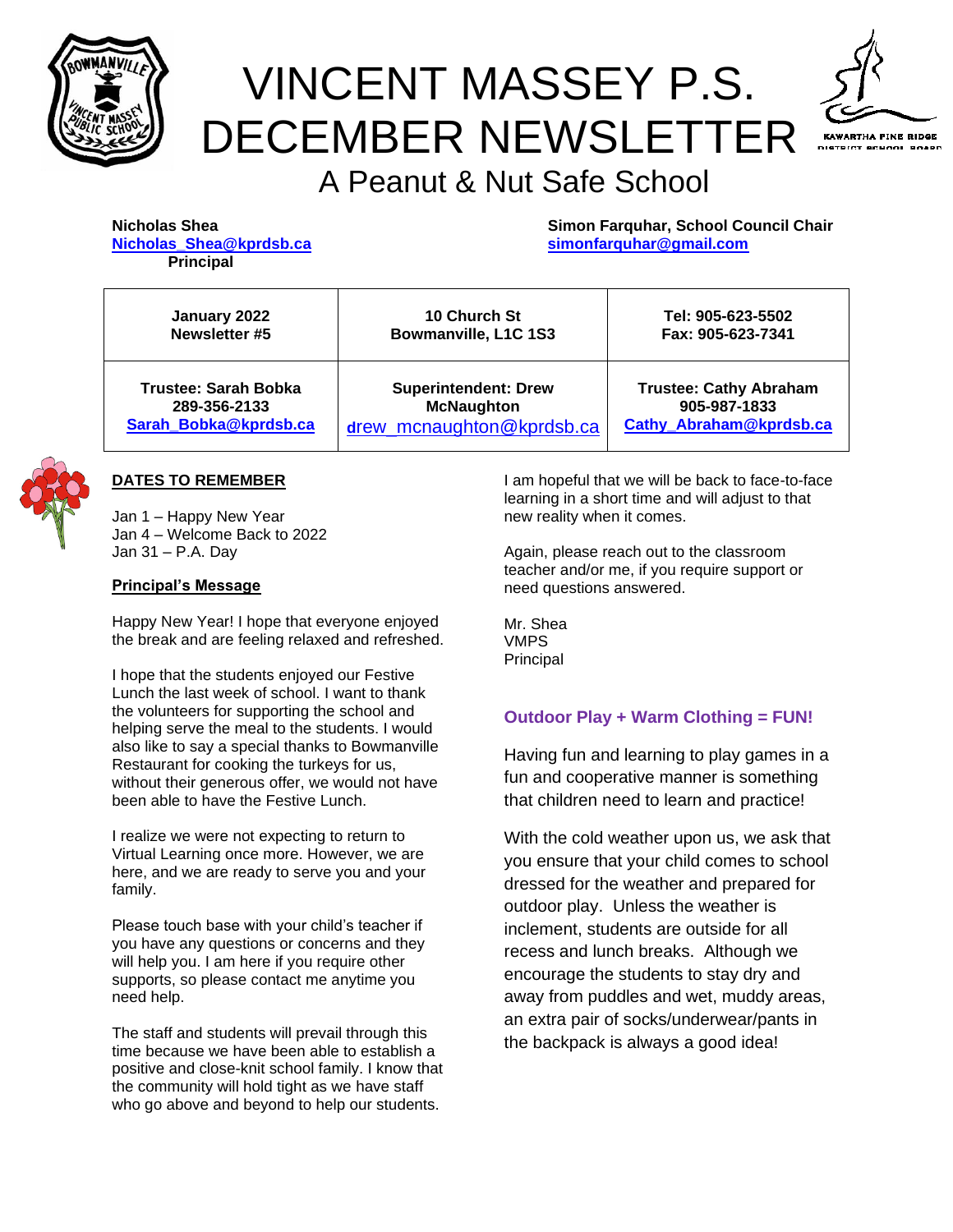# **EXTREMELY IMPORTANT**

#### **Inclement Weather**

On inclement weather days when buses are cancelled due to poor weather and roads, **KPR schools will remain open for students and staff**. As always, families have final say on whether they wish their children to attend school on those days.

We will inform families of school closures on snow days in several ways, including local news media, on [www.kprschools.ca,](http://www.kprschools.ca/) through our social media channels (@kprschools on Twitter and Facebook), and by email or text from School Messenger.

#### **VINCENT MASSEY MADE A DIFFERENCE THIS SEASON!**

#### **OUR FOOD, TOY, & HYGIENE DRIVE**

Vincent Massey supported our local Salvation Army this year by bringing in over to 1800 items.



Our hat & mitten tree was beautifully decorated with 45 hats, 71 mittens, 4 pajama sets and 7 scarves.

WELL DONE VINCENT MASSEY!

#### **FESTIVE DINNER**

The students and staff at Vincent Massey were treated to a festive dinner on Thursday December 16<sup>th</sup>. They enjoyed turkey, potatoes, corn, stuffing, a fresh roll, and apple juice. We would like to extend a big thank you to our volunteers who helped prepare and serve. A HUGE thank you to the **Bowmanville Family Restaurant** for cooking and carving the turkeys.



# **Grade 8 Transition Meetings**

If you have a child in grade 8 who has an Individualized Education Plan (IEP), there are transition meetings scheduled for **January 28th.** These meetings will include the homeroom teacher, special education teachers from the high school, the parents, Mr. Shea and myself as well as the student. Letters with more information will be mailed out the first week of January. If your child will be attending a different high school, please let us know so we can set up a transition meeting with that school, if needed. Looking forward to helping the grade 8's as they transition to high school.

## **Suzie deVries (Special Education Resource Teacher)**

## **SCHOOL COUNCIL MEETING**

The next council meeting will be February 7th. More info will be sent closer to the date.

**All are welcome!!!!**